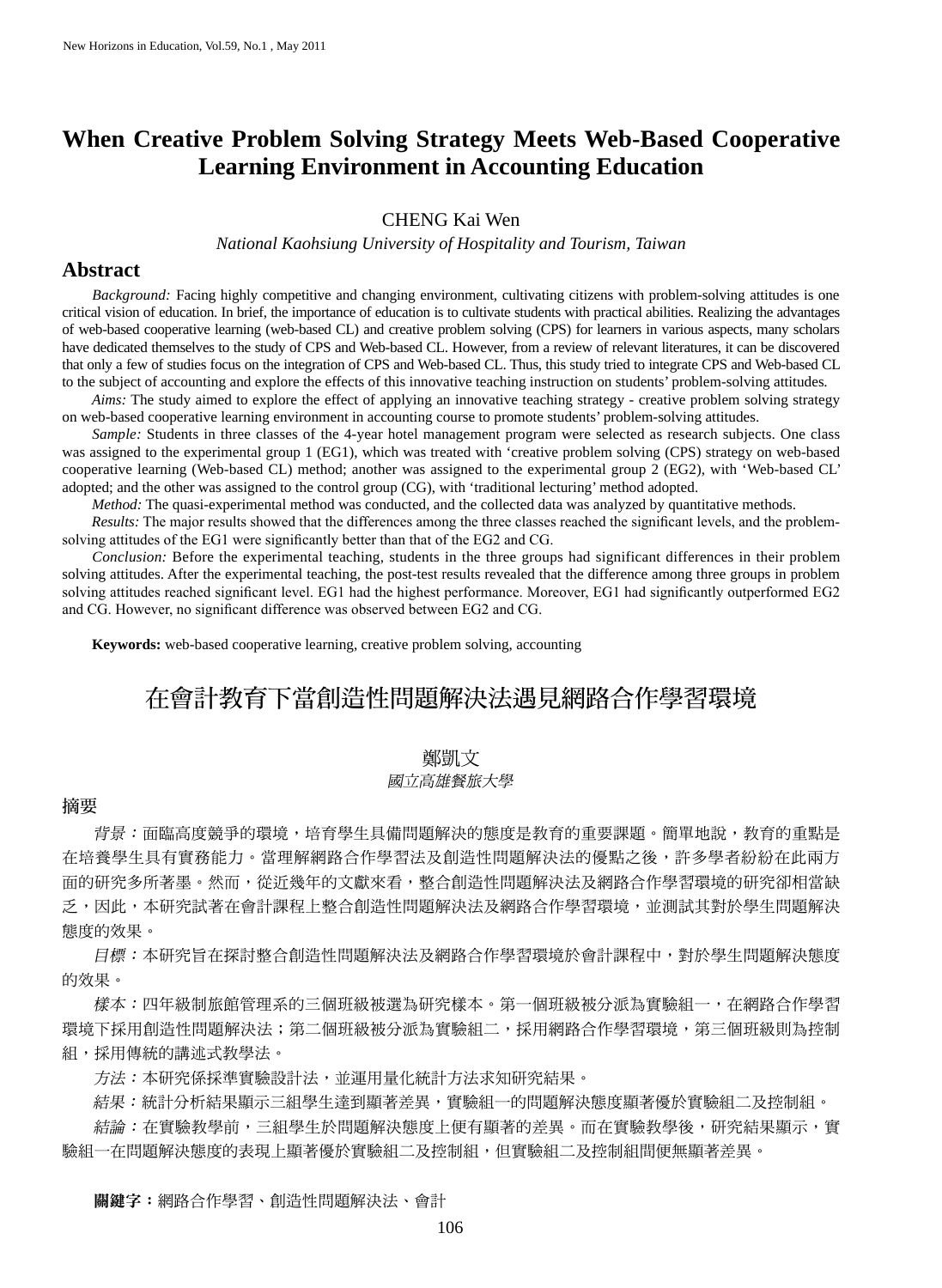## **Introduction**

 Huang and Lin (2000) pointed out that education can be delivered through three main methods, including cooperative learning (CL), competitive learning, and individual learning. CL refers to joint construction of knowledge by a group of people with a shared commitment to a common goal (Sharan, 1980; Bouton & Garth, 1983). Within a CL setting, the modules, which are available through a learning platform, systematically instruct students to learn more effectively by completing different tasks (Barbara, Wagner, Reimann, & Spiel, 2008). Moreover, in recent years, due to the advancement of Internet technology, the virtual environment constructed on the Internet has allowed the implementation of CL to be no longer confined to traditional classrooms. With the flexibility, interactivity, and boundlessness of the Internet, the conventional linear learning methods can be subverted. Students can not only learn at individual pace but also cross the boundaries of time and space to take part in group discussions. Therefore, many scholars have promoted the Internet as an ideal medium for CL, and web-based CL was originated in such background. Hoskins & van Hooff (2005) indicated that particularly university courses (such as lectures) within the curriculum of degree programs with large student number could benefit from introducing e-learning methods in a lasting manner and result in an improved quality of teaching. So far, many empirical studies have shown that webbased CL can effectively enhance students' learning effectiveness (Clinton & Kohlmeyer, 2005; Gabbin & Wood, 2008).

 Creative Problem Solving (CPS) is a teaching strategy developed on the basis of problem solving abilities. CPS emphasizes that students' active

learning and problem-solving process can help develop critical thinking, allowing them to solve problems in a more efficient manner (Isaksen, Puccio, & Treffinger, 1993). If this strategy can be properly applied in school education, students' learning response, creativity, and problem-solving attitude can be benefited.

 Facing highly competitive and changing environment, cultivating citizens with problem-solving attitudes is one critical vision of education. In brief, the importance of education is to cultivate students with practical abilities. Realizing the advantages of webbased CL and CPS for learners in various aspects, many scholars have dedicated themselves to the study of web-based CL and CPS. However, from a review of relevant literatures, it can be discovered that only a few of studies focus on the integration of web-based CL and CPS. Thus, this study aimed to integrate web-based CL and CPS to the subject of accounting and explore the effects of an innovative teaching instruction, CPS on web-based CL environment, on students' problem-solving attitudes.

# **Literature Review Web-based Cooperative Learning (Web-based CL) Cooperative learning (CL).**

 Boyce (2009) indicated that teachers should pay close attention to the type of instructional environment they implement, because it will convey what they value and it will have motivational consequences for their students. Nattiv (1994) described CL as a teaching method that allows students to be interdependent in learning, working, and role-playing when dealing with a shared goal and assigned task. Kagan (1994) identified six key concepts of CL.These concepts include teams, cooperative management, will to cooperate, skill to cooperate,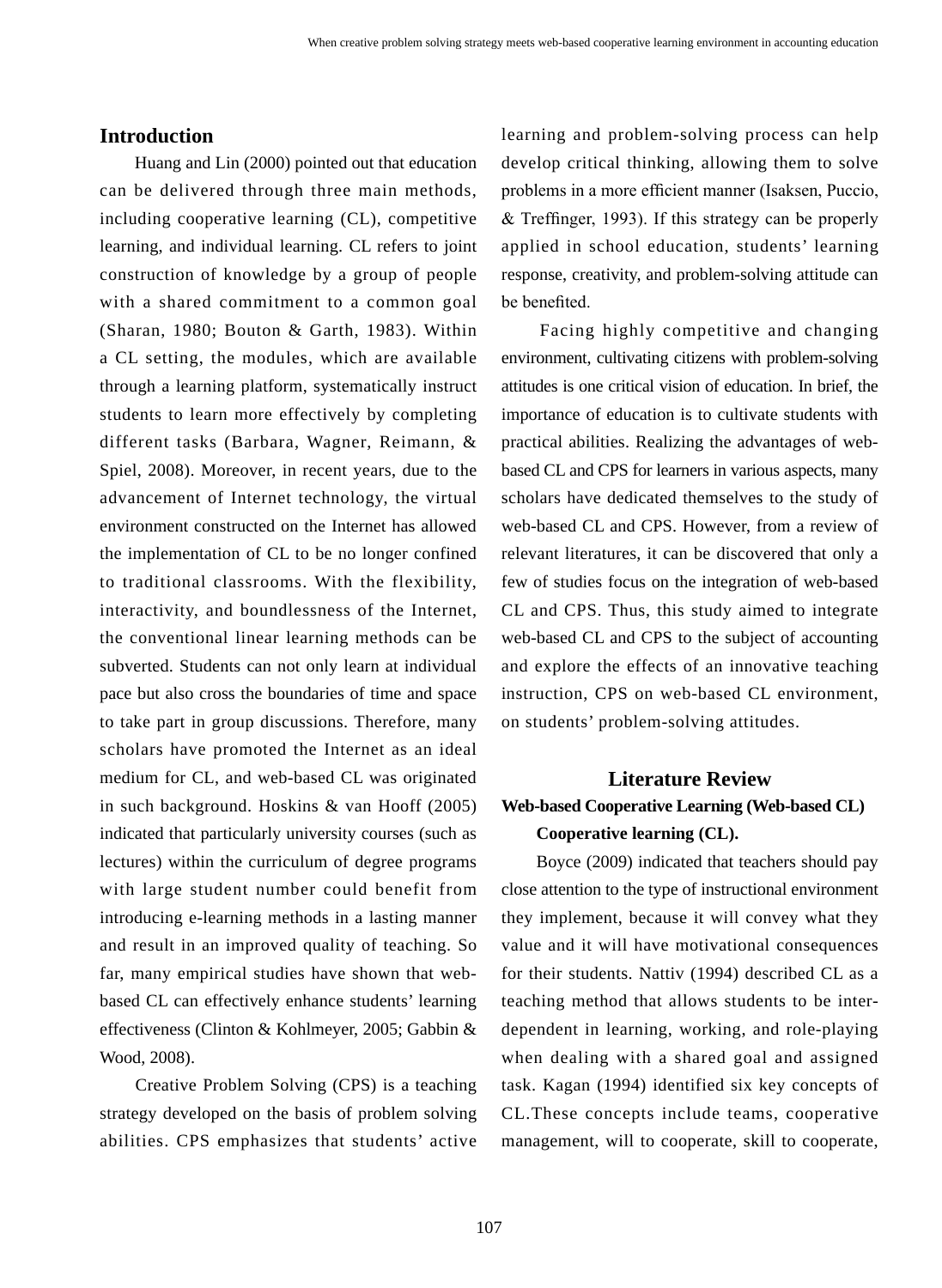basic principles, and structures. The four Kagan basic principles could be identified with the acronym "PIES." PIES stands for Positive Interdependence, Individual Accountability, Equal Participation, and Simultaneous Interaction (Kagan. 1994). Johnson and Johnson (1999) identified five criteria that delineate true cooperative learning groups. They specified the decisive factors for cooperative learning as positive interdependence, individual accountability, engaging interaction, group processing, and development of small-group interpersonal skills. Emphasis is placed on group processing, or reflection of the team's ability to function, and the development of smallgroup interpersonal skills. Gabbin & Wood (2008) denoted that studies involving CL techniques have produced mixed results on the effectiveness of using group incentives in the classroom to improve the academic achievement of accounting students. It can be discovered that CL is a systematic and structured teaching strategy, which can improve the drawback of conventional competitive learning and individual learning methods in which the training of cooperative and social skills is usually neglected.

 According to the theory of CL, the major strategies include Student's Team Achievement Division (STAD), Learning Together (LT), Teams-Games-Tournament (TGT), Group Investigation (GI), and Kagan's six categories of cooperative structures: classbuilding, teambuilding, communication skills, thinking skills, information sharing, and mastery. Among these strategies, STAD is most commonly carried out and also adopted in this study. STAD was first developed by Slavin in 1979, including 5 instructional stages: class presentation, group, quizzes, individual improvement scores and team recognition (Slavin, 1995).

#### **Web-based cooperative learning (web-based CL).**

 Due to the Internet has become more prevalent currently, the implementation of CL is no longer confined to traditional classrooms. Tomlinson & Henderson (1995) pointed out that when two or more than two learners use different computers with the aid of an application system to perform information sharing and exchange and achieve the goal of CL, this learning process can be considered as web-based CL. Nowadays, web-based CL has become a hot topic in the study of learning environment and a tendency in instructional design (Strijbos, Kirschner, & Martens, 2004; Weinberger & Fischer, 2005; Naidu & Järvelä, 2006).

 Many studies have empirically verified that CL can enhance students' learning effectiveness (Sharan & Shachar, 1988; Roth & Roychoudhury, 1993; Johnson, Johnson, & Smith, 1995). Hite (1996) further found that CL techniques had a significant effect on the academic achievement of accounting majors. However, Ravenscroft & Buckless (1997) compared the exam results of students with different team-work schemes and different group incentives and indicated that these variables had no significant effect on exam results. Marcheggiani, Davis & Sander (1999) studied the effect of the group-Socratic teaching method and interactive lecture style on students' exam performance and attitudes in an introductory accounting course. Their results showed no significant difference in either exam scores or attitudes of the students who were in group-Socratic teaching as compared with those in the traditional teaching environment. In another study, Lancaster & Strand (2001) compared the academic performance of students in a managerial accounting course using cooperative versus traditional learning. They found that academic performance and student attitudes did not differ significantly. It's clear there's no consensus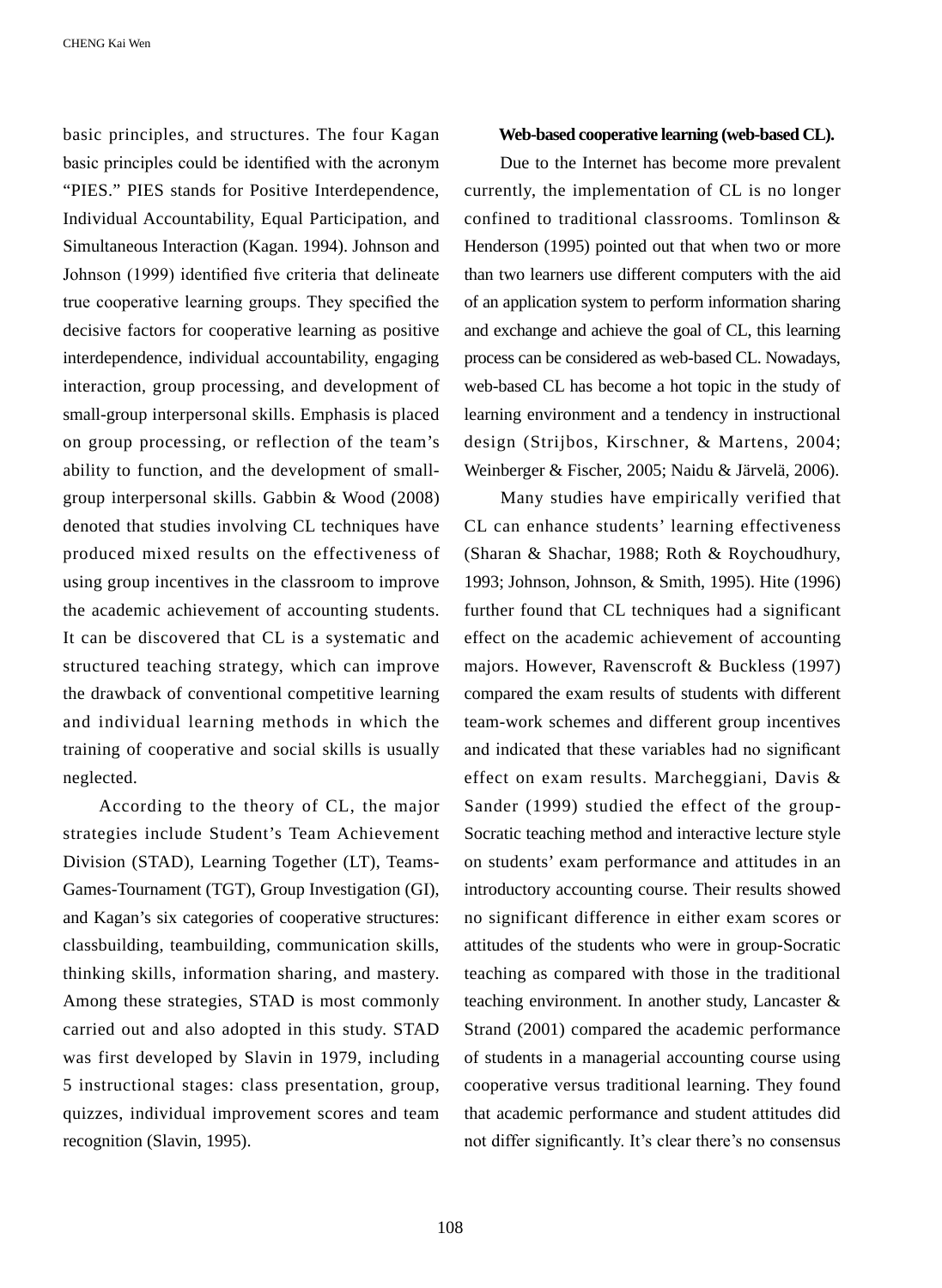on the effects of cooperative learning in accounting education. In addition, only a few scientifically founded and evaluated (e.g. pre-post-tests and comparison of groups) e-learning concepts exist in the context of university education (Keeton, 2004; Stokes, 2000). This study thus tried to apply web-based CL in accounting education to the experimental teaching.

## **Creative Problem Solving (CPS) Process**

 Development of creative problem solving (CPS) is attributed to the common belief that creativity can be nurtured (Foster, 1971; Candy, 1999). In the past, creativity was usually considered as nature not nurture, and a well-designed method was not available for cultivating creativity. However, after Parnes's (1987) proposition, researchers started to use some specific methods or procedures to stimulate activities in the incubation stage, so as to incite inspirations.

 Osborn (1953) proposed seven stages of creativity, including problem orientation, preparation, analysis, hypothesis, incubation, synthesis, and verification. Following Osborn, Parnes developed the well-known creative problem-solving process in 1961: (1) Fact-finding; (2) Problem-finding; (3) Idea-finding; (4) Solution-finding; (5) Acceptancefinding (Isaksen, Puccio, & Treffinger, 1993). This five-stage CPS process mainly starts with divergent thinking and gradually end with convergent thinking. Divergent thinking helps one produce multiple opinions and ideas for a practical problem, while convergent thinking is to evaluate, clarify, and focus the attention on the produced opinions and ideas, in preparation for the next step.

 In 1985, Isaken & Parnes modified the five stages again as follows: (1) A new stage, Mess-Finding, was added; (2) Fact-Finding was redefined as Data-Finding. It was asserted that effective

problem solving depends not only on fact but also on reading of data; (3) A guideline and techniques were developed for convergent thinking to balance the already available steps of divergent thinking. Treffinger, Isaken & Dorva (1994) further made another revision to propose three components and six stages of CPS process, where the three components are (1) understanding the problem, (2) generating ideas, and (3) planning for action, and the six stages are (1) Objective-Finding (OF): To discover the objective from experience, role, and the context, and manage to solve the problem in a systematic manner; (2) Data-Finding (DF): To collect data, consider the context from various perspectives, impressions, and feeling, and find out the most important data and fact; (3) Problem-Finding (PF): To brainstorm out all possible problems and sub-problems and find a definite description of the problem; (4) Idea-Finding (IF): To develop all possible ideas for the problem and select the most interesting and promising one; (5) Solution-Finding (SF): To find all possible evaluation standards and use them to evaluate the ideas and derive the best solution; (6) Acceptance-Finding (AF): To find all possible executable steps and the most promising solution to form a substantive plan and verify the effect of the solution (Treffinger et al., 1994). Because of the detailed process above, the three components and six stages of creative problem solving process proposed by Treffinger, Isaksen & Dorval (1994) were adopted to design the content and activities of this experimental teaching.

#### **Problem Solving Attitudes**

 Heppner & Peterson (1982) mentioned that problem-solving attitudes involve three constructs: (1) problem-solving confidence: whether one has confidence in face of a problem; (2) approach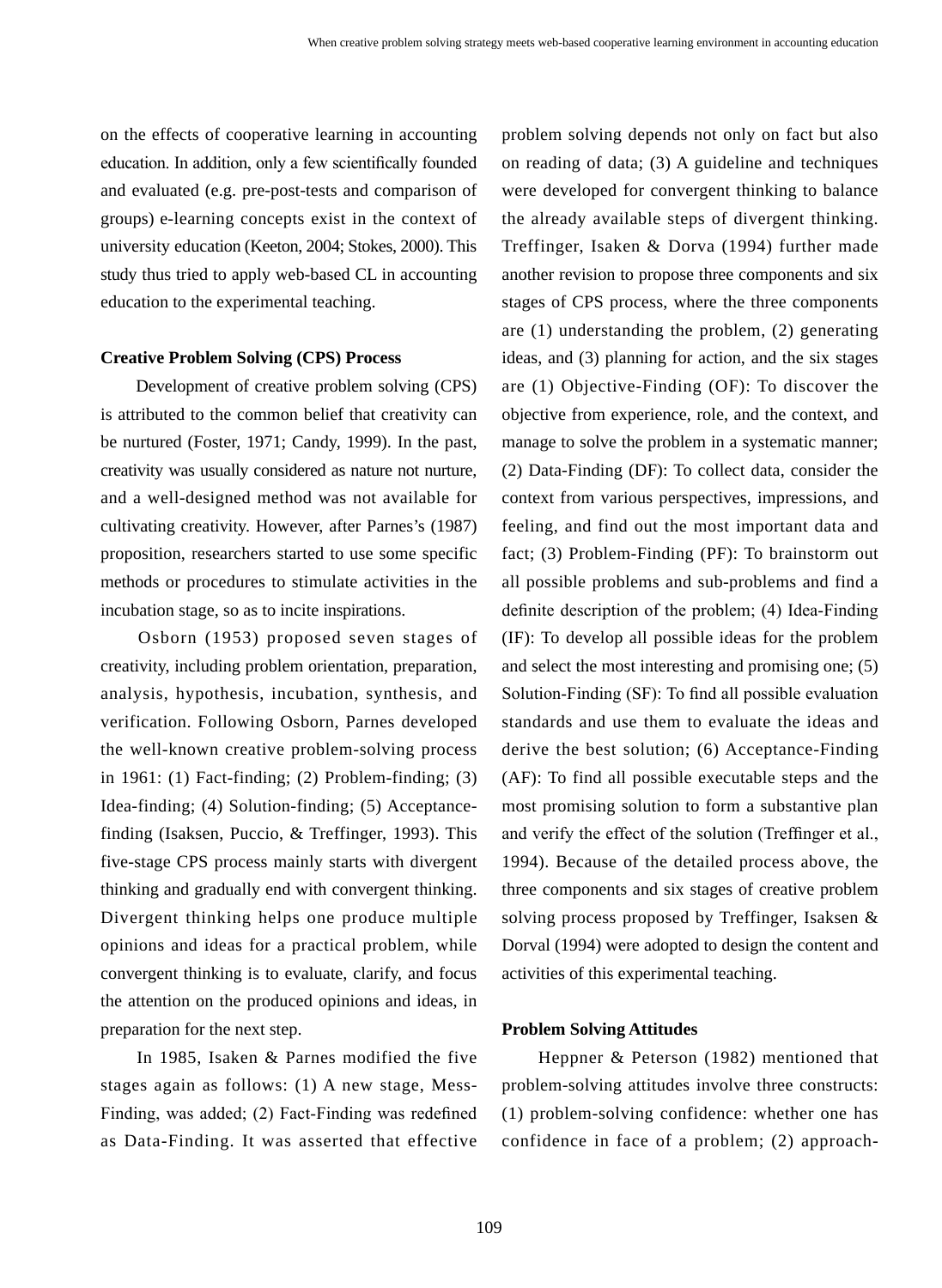avoidance style: whether one will directly cope with a problem or choose to avoid it; (3) personal control: whether one can execute a decision after making a thorough plan. Following Heppner & Petersen (1982), Lee et al. (1998) also proposed that problem-solving attitudes involve "confidence in problem-solving", "approach-avoidance style", and "self-control". These three constructs have been adopted in many existing studies on problem solving attitudes. The importance of education is to cultivate students with practical abilities. Before having practical abilities, students need to own problem-solving attitudes. This is just why this study integrated web-based CL and CPS to the subject of accounting and explored the effects of this innovative teaching instruction on students' problem-solving attitudes.

## **Research Method**

### **Experimental Design**

 Quasi-experimental method was conducted to overcome the students that could not be randomly assigned under school administration. "Teaching instruction" was used as an independent variable in this study. The research subjects were divided into Experimental Group 1 (EG1), Experimental Group 2 (EG2), and Control Group (CG).

#### **Research Subjects**

 The research subjects were composed of 162 students from three classes in the first-year of a university. One class with 53 students (12 male and 41 female) was assigned to EG1, treated with "CPS on Web-based CL" method; another for EG2 with 54 students (9 male and 45 female), with "Webbased CL" method adopted; and the last one with 55 students (17 male and 38 female) for CG, with "traditional lecturing" method.

### **Experimental Group 1 (EG1).**

 For EG1, "CPS on web-based CL" method was adopted, which integrated web-based CL, proposed by Tomlinson & Henderson (1995), and CPS process, developed by Treffinger et al. (1994). The materials provided for this group were generally the same as common textbooks, and the only difference lied in its construction on the Internet platform and students have to complete the "cooperative learning sheet" of each unit, required under CPS process.

#### **Experimental Group 2 (EG2).**

 For EG2, "web-based CL" method was adopted. The materials provided for this group were generally the same as those for EG1. However, unlike those in EG1, students in EG2 would not be asked to complete the "cooperative learning sheet" of each unit under CPS process.

### **Control Group (CG).**

"Traditional lecturing method" was adopted for CG. The materials used were the same as those provided for the two experimental groups. The only difference was that students in CG were not engaged in webbased CL and CPS process but individual learning.

## **Research Instrument**

 The "problem-solving scale" developed by Lee et al. (1998) was employed because the subjects were Taiwan students. This scale was a modification of "The Problem-Solving Inventory (PSI)" proposed by Heppner & Petersen (1982) to measure students' attitudes and behaviour orientation in a problemsolving context. This questionnaire comprised of 32 questions in three major constructs, including "problem-solving confidence", "approach-avoidance style", and "self-control", and each question was designed to be evaluated on a Likert's 6-point scale, ranging from 1-very disagree to 6-very agree. Lower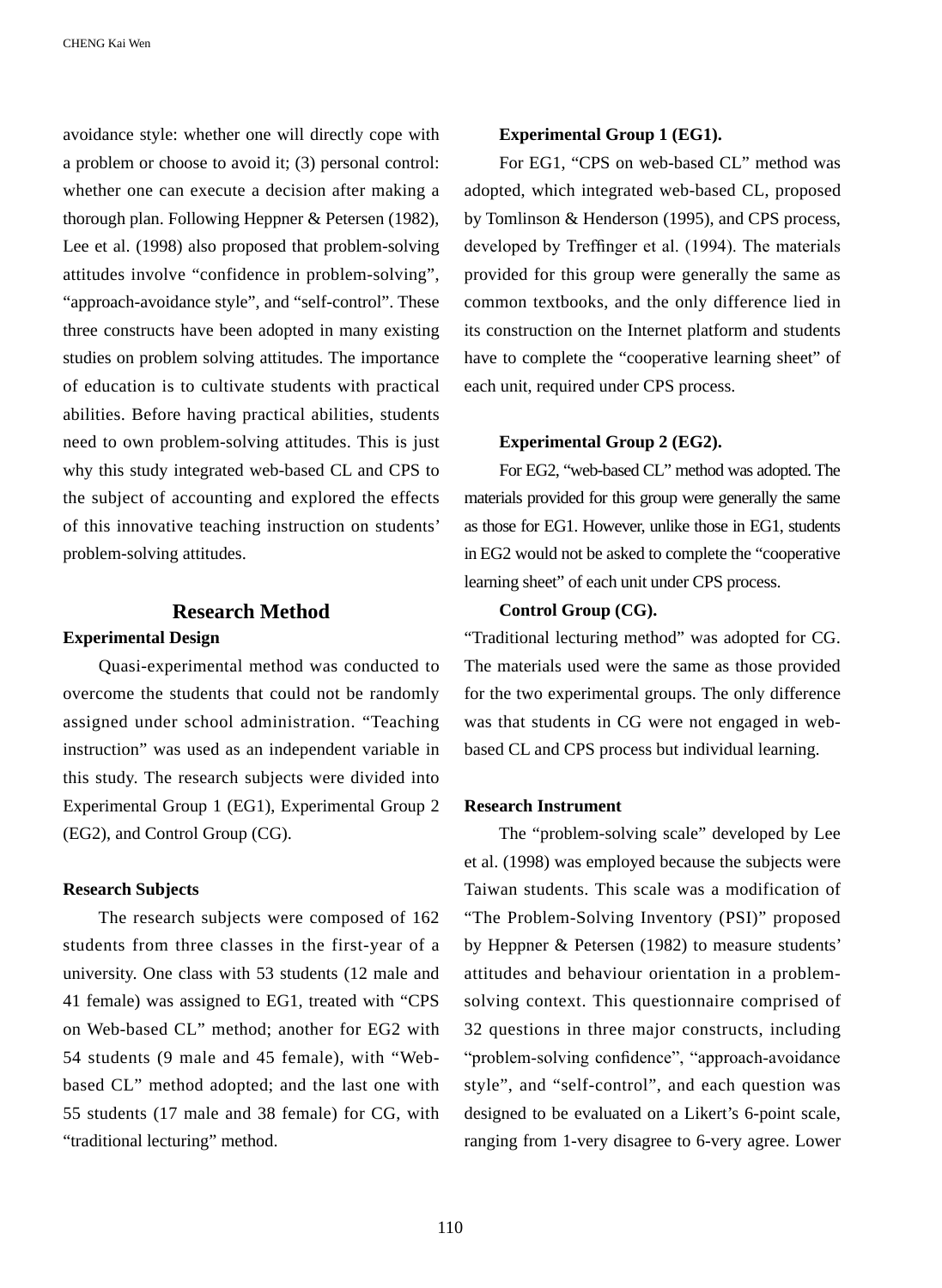points indicate higher disagreement, while higher points indicate higher agreement. This questionnaire was once used to test a sample of students in 12 classes of two junior high schools in Taiwan. A total of 382 valid responses were obtained, and the analysis showed that this questionnaire was developed with high validity and reliability. Therefore, it was employed in this study as the pilot-test scale. For improving the scale's content validity, two experts in the problem-solving area were invited for reviewing the questions to assess what were essential questions. A three-point Likert scale was assessed to each question. The three-point Likert scale included 1 as "It is not necessary to ask the question", 2 as "It is useful, but not essential to ask the question", and 3 as "It is essential to ask the question". Essentially, the items that got a one-point score were deleted, the items that got a two-point score were revised, and the items that got a three-point score were kept.

 Later, the pilot-test was administered in March of 2007 to 134 students from three classes in an institute of technology in Taiwan. 129 valid responses were obtained. Through principle component analysis and oblique rotation, three factors were defined, and the cumulative variance explained was 45.13%. The validity of the scale was ensured. Among the questions, item No 1 had a low factor loading and correlation coefficient, only .24 and .29, respectively, so it was deleted (Hair, Anderson, Tatham, & Black, 1998; Chiu, 2005).

 The reliability test was carried out through an internal consistency analysis. Result showed that the Cronbach's α coefficients of the three sub-scales, namely "confidence in problem-solving", "approachavoidance style", and "self-control" fell between .69~.90, and the Cronbach's  $\alpha$  coefficient of the scale was .92, indicating that the scale featured adequate reliability (Cortina, 1993; Schmidt & Hunter, 1996). The formal "problem-solving scale" consisting of 31 items in three constructs was then produced.

## **Experimental Teaching**

## **Experimental teaching materials and related documents.**

 In accordance with the experimental design, 6 units of experimental teaching activities were developed as below:

#### **Implementation of the teaching activities.**

 Six units of experimental teaching activities have been designed, and each of these units detailed the schedule, content, teaching aid required, notes of the preparation activities, developing activities, and general activities. The experimental period spanned 8 weeks.

### **Learning sheets.**

 These sheets contained issues for group discussions during the group learning session. They were the "cooperative learning sheets" and the "creative problem-solving learning sheets". Students in EG1 would use both sheets in their learning, while those in EG2 would use only the "cooperative learning sheets". Through the use of the learning sheets in the group discussion, students' spirit of CL and CPS could be cultivated.

#### **Answers to the learning sheets.**

 These were answers to the problems on the learning sheets. Release of correct answers after the group discussion was expected to familiarize the students with these problems.

### **Quiz.**

 A quiz has been designed for each of the six units, including "accounting equations", "accounting elements and accounts", "accounting vouchers",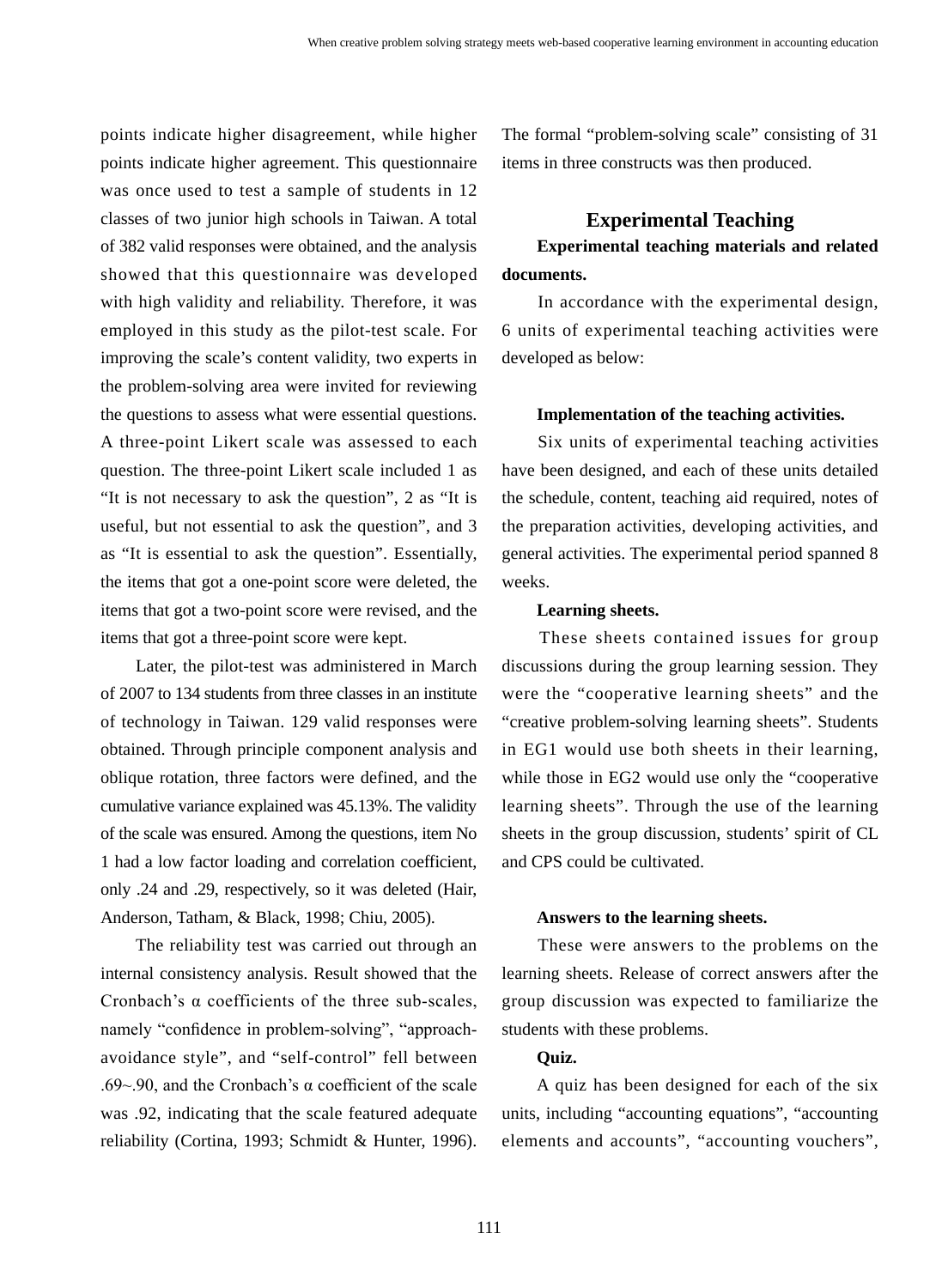"daily journal", "ledger", and "trial balance".

### **Quiz answers.**

 These are the answers to the quiz of each unit. Release of the correct quiz answers was expected to further familiarize the students with the course content.

#### **Individual and group progress score table.**

 The previous studies attested that in terms of CL techniques to improve performance in accounting classes, the most popular technique is grade incentive

# (Gabbin & Wood, 2008, Ravenscroft & Buckless, 1995). This technique involves computing student exam grades based on a combination of individual exam performance and the average exam performance of group members. In this study, individual progress score was derived by deducting the base score from the quiz score. The base score is an average of scores in previous quizzes, and the quiz score is the individual score of each quiz. The score table applied to both EG1 and EG2 was shown in Table 3-1.

#### Table 3-1

| Individual progress score (=quiz score-base score)           | <b>Translated group score</b> |  |
|--------------------------------------------------------------|-------------------------------|--|
| $-10+$                                                       | $\theta$                      |  |
| $-0-9$                                                       | 10                            |  |
| $+1 - 9$                                                     | 20                            |  |
| $+10+$                                                       | 30                            |  |
| Excellent performance (above 90 or ranks top 3 in the class) | 40                            |  |

#### **Experimental teaching procedure.**

The practical teaching process is described as follows:

### *Pre-test.*

In the first week of the experimental teaching, this study provided a 50-minute introduction of the web-based teaching system and explained the implementation, evaluation, and content of the experimental teaching. Students in EG1 were given an additional introduction of the meaning and application of CPS and guided to apply CPS strategies when solving problems on the learning sheets. Later, the pre-test of problem solving scale was employed for all three classes.

#### *Class instruction.*

This step was mainly intended to introduce a major concept to all the students or let the teacher make a comprehensive summary or clarify some basic concepts after group activities. The instruction for the entire class was carried out before the class and at the end of the experimental process.

#### *Grouping and logging in.*

In CL, heterogeneous groups are required. Students with different competencies should be distributed to various groups and log in the teaching system with a given account. The grouping procedure was detailed as follows:

**•** Ranking:

The students were ranked according to the results of the pre-test of accounting achievement, which served as an index of competency.

Deciding group size:

EG1 was composed of 53 students, and EG2 was composed of 54. Each group was equally divided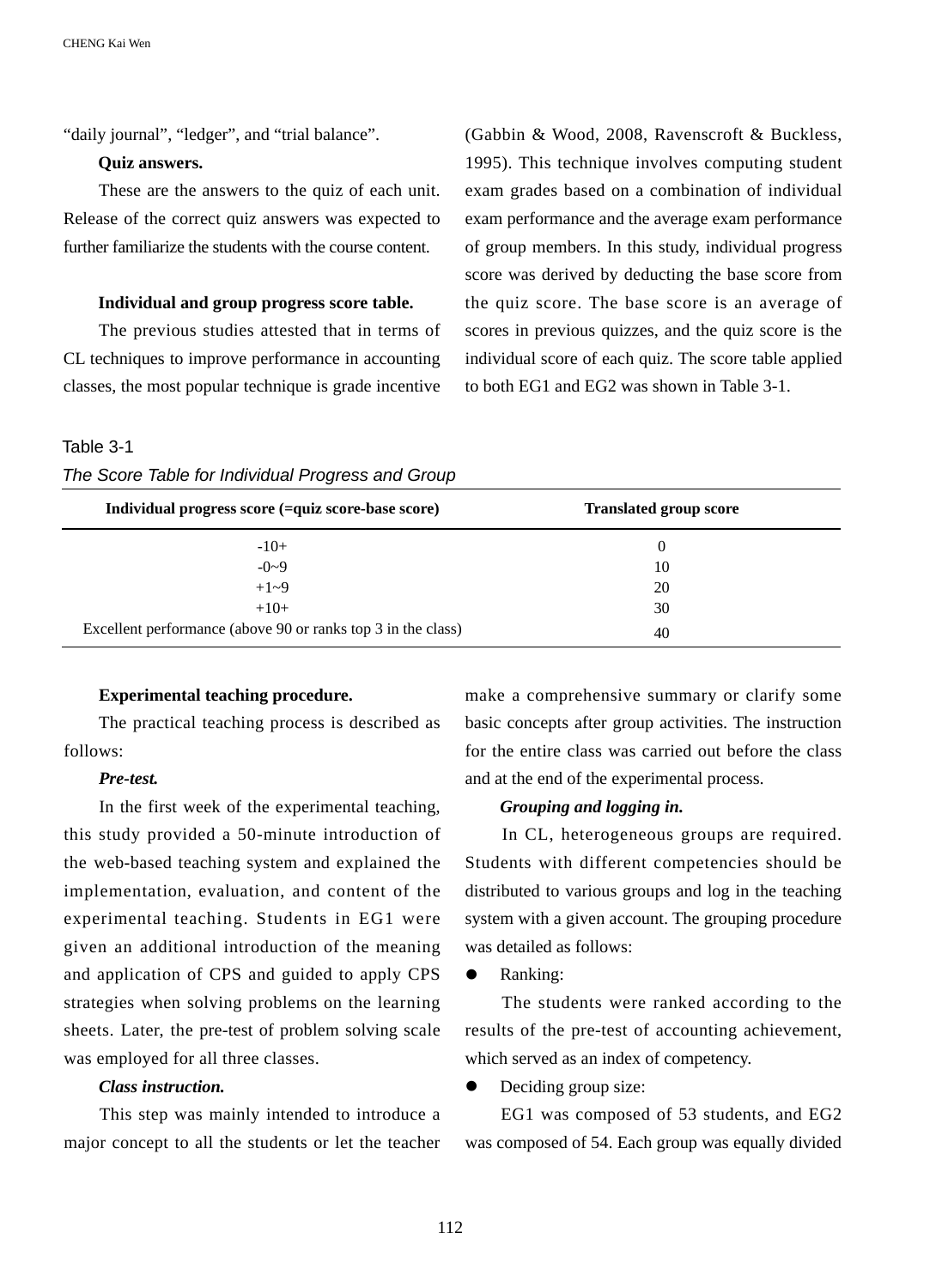into 9 groups. Therefore, in EG1, except 1 group with only 5 members, all the groups have 6 members. In EG 2, all the groups have 6 members.

**•** Grouping:

According to the results of the pre-test, the students in each group were divided into three levels, high, mid, and low, in proportions of 25%, 50%, and 25%, respectively. Based on the ranking, the students were later assigned to the groups by S-shape rule.

### *Group discussion and learning.*

The "cooperative learning sheets" were distributed to the students in EG1 and EG2 for discussion and practice.

The "creative problem solving learning sheets" were distributed to students in EG1 only. During the practice, the teacher would observe each group discussion in the classroom to ensure that the discussion proceeded according to CPS process. Suggestions for rectification and compliment would also be given.

After all the groups in EG1 and EG2 completed the "cooperative learning sheets" and published the results, the teacher would release the correct answers to further familiarize the students with the contents of the unit.

## *Evaluation of achievement in each unit.*

After students completed the learning sheet of each unit, the teachers would test the students' competency through a quiz.

#### *Awarding groups and individuals.*

After converting the quiz score into progress score, the teacher would award the group or individual with the highest progress score in each unit, and these students would have one extra point added to final semester score in accounting.

## *Inquiry of key points.*

Before the end of each unit, group members could inquire the teacher or both sides could engage in two-way discussions about the key points in the course content.

## *Post-test.*

In the final week of the experimental teaching, students in all three classes were required to take the post-test of problem solving scale.

## **Findings Students' Problem Solving Attitudes before Experimental Teaching**

Before the experimental teaching, the pretest of problem solving scale was given to students in all three groups. The Levene test and Box's test of equality of covariance matrices of the pre-test all revealed p>.05, indicating compliance with the test, so a further MANOVA could be executed. The MANOVA result was shown that a significant difference could be discovered (Wilk's  $\Lambda$ =.91, p<.05). Further, an ANOVA was carried out as Table 4-1. It could be discovered that the three groups have significant differences in their scores, and the EG2 had the higher scores.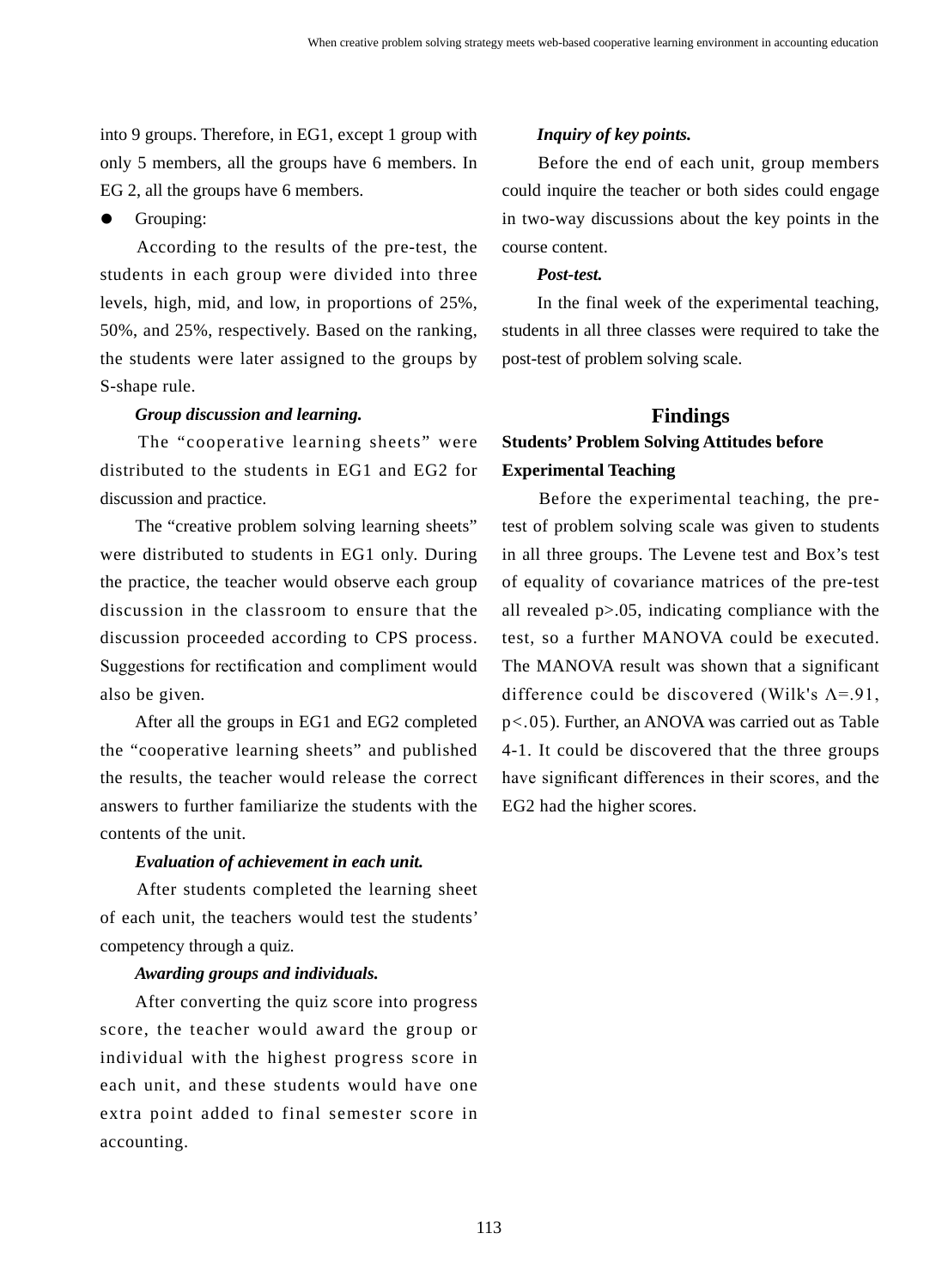#### **Construct Group N <sup>M</sup> SD <sup>F</sup> Post-Hoc Comparison**  Problem Solving Confidence EG1  $52$   $4.21$   $.38$   $3.15*$ EG2  $54$   $4.28$   $46$  $CG$  55 4.08 .42 Approach Avoidance Style EG1 52 4.02 .39 2.18 EG2 54 4.04 .47  $CG$  55 3.88 .51 Personal Control EG1 52 2.96 .66 5.32<sup>\*\*</sup> (2)>(3) EG2 54 3.34 .77  $CG$  55 2.87 .91 Overall EG1 52 3.99 .35 3.96\*  $(2) > (3)$ EG2 54 4.09 .45 CG 55 3.87 .45

## Table 4-1 *Analysis of Variance (ANOVA) Summary for Pre-test*

PS: \* p< .05, \*\* p< .01

## **Effects of Different Teaching Methods on Problem Solving Attitudes**

 A post-test of problem solving attitudes was conducted after experimental teaching. The homogeneity tests of the within-group regression lines and common slope test revealed p>.05 and p<.05 respectively, indicating compliance with the test and that a further MANCOVA could be executed.

 Using the pre-test results as the covariance, the result of MANCOVA on the post-test was shown that a significant difference could be discovered (Wilk's

# Table 4-2

#### *Analysis of Covariance (ANCOVA) Summary for Post-test*

| <b>Construct</b>              | <b>Variation</b> | SS    | df             | MS   | F         |
|-------------------------------|------------------|-------|----------------|------|-----------|
| Problem Solving<br>Confidence | Between-Group    | 2.20  | 2              | 1.10 | 7 99***   |
|                               | Within-Group     | 21.35 | 155            | .14  |           |
| Approach                      | Between-Group    | 2.30  | 2              | 1.15 | $7.15***$ |
| Avoidance Style               | Within-Group     | 24.90 | 155            | .16  |           |
| Personal Control              | Between-Group    | 6.04  | 2              | 3.02 | $8.07***$ |
|                               | Within-Group     | 57.98 | 155            | .37  |           |
| Overall                       | Between-Group    | 2.79  | $\overline{c}$ | 1.40 | 14.94***  |
|                               | Within-Group     | 14.68 | 155            | .09  |           |

PS: \*\*\* p< .001

 $\Lambda$ =.83, p < 0.01). To further understand how the three groups would be affected by the interventions, an ANCOVA was carried out as Table 4-2. There is a significant difference among the three groups in three dimensions and overall score  $(F=14.94, p<.001)$  of problem solving attitudes.

 According to the further post-hoc comparison (shown in Table 4-3 to 4-6), EG1 exhibited the best performance in all dimesnsions and overall score. Moreover, EG2 had the worst performance.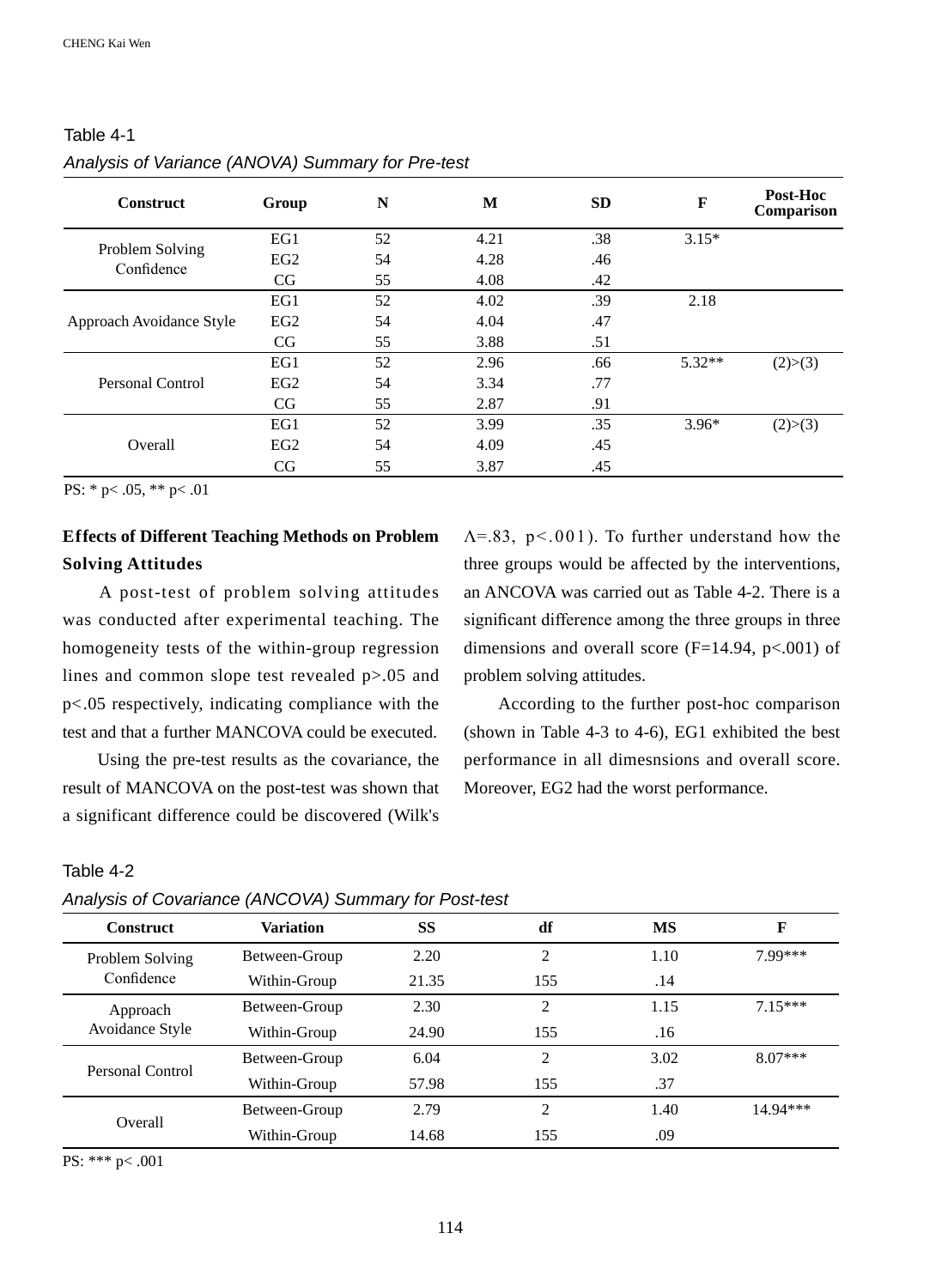## Table 4-3

| <b>Adjusted Mean</b> | 4.50 | 4.22            | 4.29  |
|----------------------|------|-----------------|-------|
| Group                | EG1  | EG <sub>2</sub> | CG    |
| EG1                  |      | ***             | $***$ |
| EG <sub>2</sub>      | ***  |                 |       |
| CG                   | **   |                 |       |

*Post Hoc Comparison of Problem Solving Confidence Scale for Post-test* 

PS: \*\* p< .01, \*\*\* p< .001

## Table 4-4

*Post Hoc Comparison of Approach Avoidance Style Scale for Post-test* 

| <b>Adjusted Mean</b> | 4.30 | 4.04  | 4.05        |
|----------------------|------|-------|-------------|
| Group                | EG1  | EG2   | $_{\rm CG}$ |
| EG1                  |      | $***$ | $***$       |
| EG <sub>2</sub>      | **   |       |             |
| CG                   | **   |       |             |

PS: \*\* p< .01

## Table 4-5

*Post Hoc Comparison of Personal Control Scale for Post-test* 

| <b>Adjusted Mean</b> | 3.64  | 3.22  | 3.23  |
|----------------------|-------|-------|-------|
| Group                | EG1   | EG2   | CG    |
| EG1                  |       | $***$ | $***$ |
| EG2                  | $***$ |       |       |
| CG                   | $***$ |       | ___   |
|                      |       |       |       |

PS: \*\* p< .01

## Table 4-6

*Post Hoc Comparison Summary of Overall Scale for Post-test*

| <b>Adjusted Mean</b> | 4.34 | 4.03 | 4.08        |
|----------------------|------|------|-------------|
| Group                | EG1  | EG2  | $_{\rm CG}$ |
| EG1                  |      | ***  | ***         |
| EG2                  | ***  |      |             |
| CG                   | ***  |      |             |

PS: \*\*\* p< .001

## **Conclusions and Discussions**

 Obviously, before the experimental teaching, students in the three groups had significant differences in their problem solving attitudes. After

the experimental teaching, the post-test results revealed that the difference among three groups in problem solving attitudes reached significant level. EG1 had the highest performance. Moreover,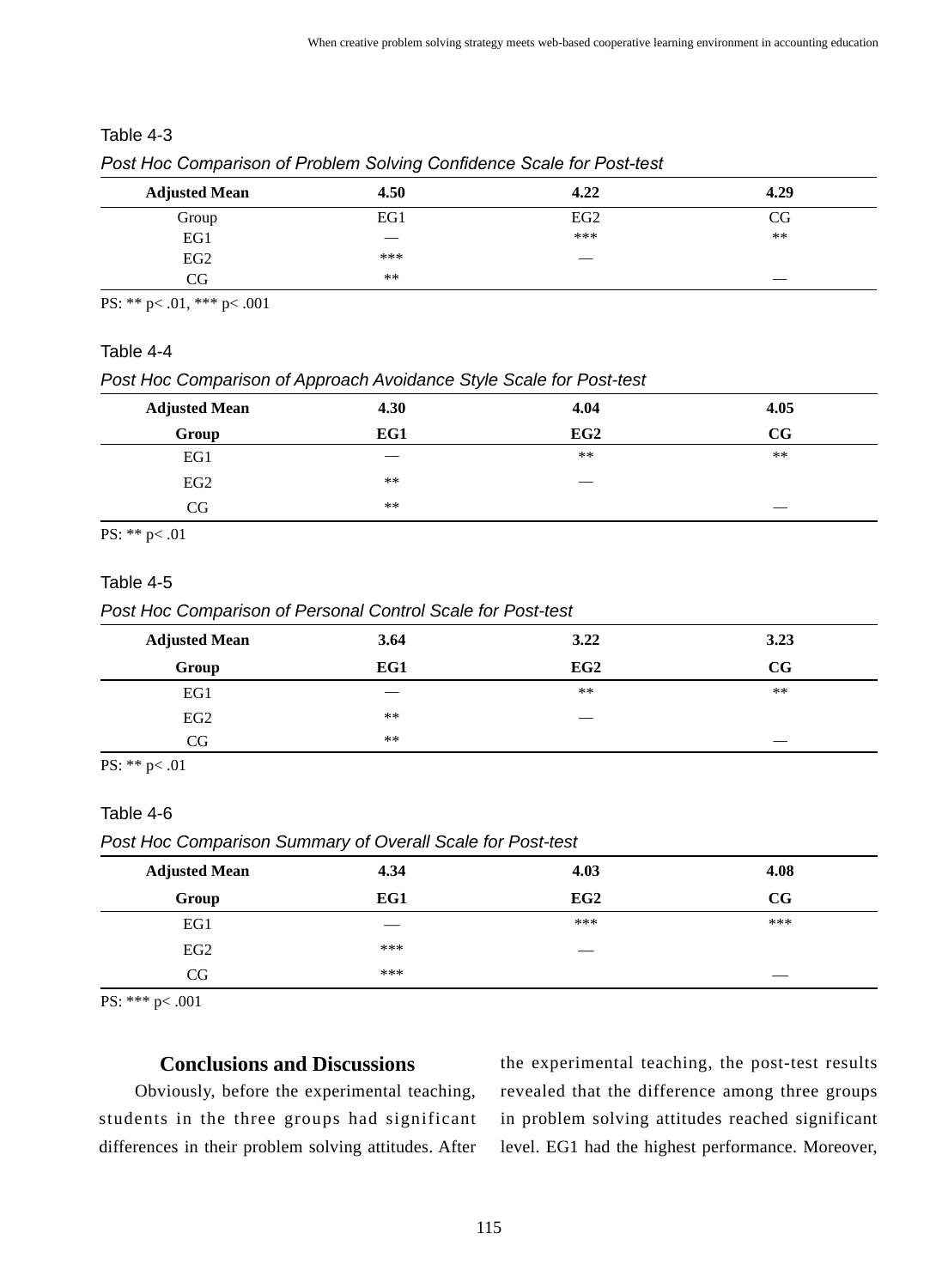EG1 had significantly outperformed EG2 and CG. However, no significant difference was observed between EG2 and CG. The reason would be that the CPS could cultivate problem-solving attitudes, but web-based CL or traditional lecturing could not.

 According to Kahney (1986), "problem-solving" is a process in which an individual uses acquired knowledge and techniques to satisfy contextual needs and obtain a solution. Chang (2001) mentioned "problem-solving" is a brainstorming process in which an individual makes use of acquired knowledge and techniques in an attempt to accomplish a certain goal when in face of a problem. In this study, students in EG1 group usually acted with confusion due to insufficient familiarity with web-based collaborative and creative problemsolving instructions. It can be known that only a 50-minute introduction of the web-based teaching system and explanation of CPS process was not sufficient. Participants may need more guidance and supervision throughout the process and sufficient training of using web-based communication tools. Students felt excited about the instructions but were also anxious about not being able to accomplish all the tasks. With the progress of the experiment, they could gradually followed the creative problemsolving process in learning and seek all possible answers from multiple viewpoints. Through summary and classification of the dialogue among students in EG1, their main problem-solving process was induced, as shown in Figure 5-1. This process is consistent with the process proposed by Isaksen & Parnes (1985).

 The course comprised of 6 units, and there were almost 6 members in each sub-group of the experimental groups. Therefore, each member would take turns being the group leader. Through this arrangement, all the students could be more unitive to their groups and seldom intend to avoid the assigned task. It also could be discovered from the learning processes of the two experimental groups that group discussion and interactions were deeply affected by the leader. An encouraging attitude of the leader could induce better group discussions.

 From the learning processes of the EG1, it could be discovered that CPS can help students to regularize the problem-solving process and come up with alternative answers. They would be more willing to understand the course content and present a proactive learning attitude.

 According to the analysis results, "CPS strategy on web-based CL method" has positive effects on problem solving attitudes. In business-related departments, accounting and its related subjects are a headache to most students. However, problem solving attitudes and abilities are focuses of the contemporary education. Therefore, accounting teachers are suggested to incorporate "CPS on web-based CL method" into their instructions to increase students' learning effectiveness. It is expected that whether students are interested in learning or not, their participation in the course could be effectively enhanced through the proposed method.

### **Acknowledgment**

 The author would like to thank the students who participated in this study. The author is also grateful for the reviewers of New Horizons in Education, and Dr. Chen's suggestions to improve this manuscript.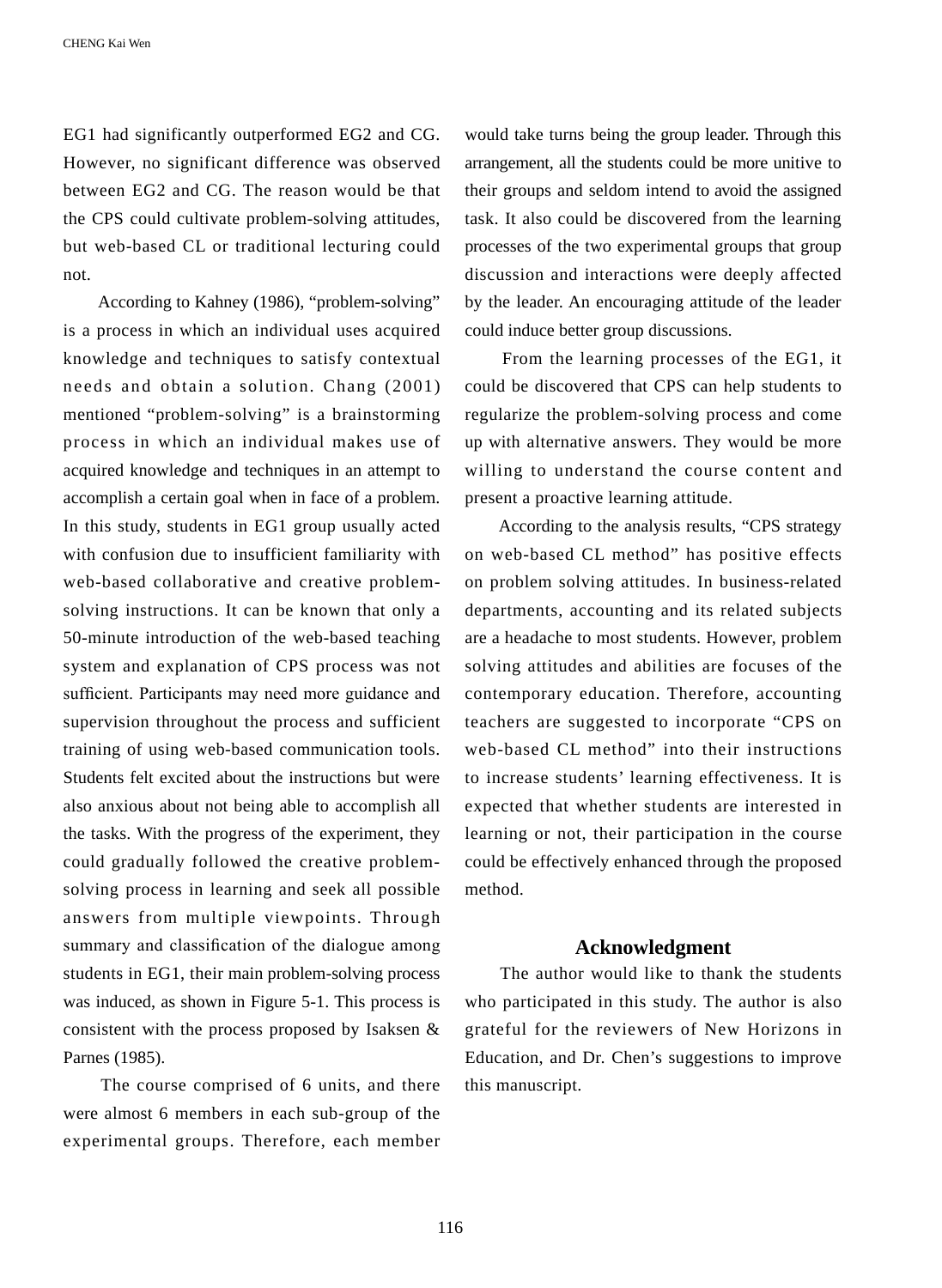| Divergent phase                                                                                                                          | <b>Problem sensitivity during CPS</b> | <b>Convergent phase</b>                                  |  |
|------------------------------------------------------------------------------------------------------------------------------------------|---------------------------------------|----------------------------------------------------------|--|
| Find some challenges in the<br>learning sheet                                                                                            | 1. Identify<br>challenge              | Accept the challenges and make<br>systematic efforts     |  |
| Gather related data and understand<br>some facts through dialogue with<br>group members                                                  | 2. Collect data                       | Most important data are defined<br>and analyzed          |  |
| Members not sure about the problem<br>will make as many descriptions about<br>the primary problem and secondary<br>problems as possible. | 3. Discover<br>problem(s)             | The problems are interpreted from<br>various viewpoints. |  |
| Opinion leaders propose multiple<br>ideas to solve the problems and<br>organize them.                                                    | 4. Seek<br>ideas                      | The relatively more feasible<br>solutions are chosen.    |  |
| Members discuss and evaluate all<br>opinions.                                                                                            | 5. Find a<br>solution                 | Select criteria to assess the<br>opinions.               |  |
| Seek a unanimous decision on the<br>solution.                                                                                            | 6. Seek for<br>Acceptance             | A commonly-agreed solution is<br>obtained.               |  |
| Take action or a new challenge                                                                                                           |                                       |                                                          |  |

*Figure 5-1* The Problem-solving Process of Students in EG1

## **References**

- Barbara, S., Wagner, P., Reimann, R., & Spiel, C. (2008). Vienna E-Learning (VEL): Learning how to learn self-regulated in an internet-based blended learning setting. *International Journal on E-Learning,* 7(4), 703-723.
- Bouton, C., & Garth, R. Y. (1983). *Learning in groups: New directions in teaching and learning*. San Francisco, CA: Jossey-Bass.
- Boyce, B. A. (2009). Creating instructional environments that keep students on TARGET. *Journal of Physical Education, Recreation, and Dance, 80*(1), 49-55.
- Candy, L. (1999). Panel: Individual and/versus social creativity. In Candy, L., & Edmonds, E. (Eds.), *Creativity & Cognition* (pp.36-39). New York, NY: Association for Computing Machinery, Inc.

Chang, C. H. (2001). *Education psychology.* Taipei: Tunghua.

- Chiu, H. C. (2005). *Quantitative research and statistical analysis.*  Taipei: Wunan.
- Clinton, R. B., & J. M. Kohlmeyer III (2005). The effects of group quizzes on performance and motivation to learn: Two experiments in cooperative learning. *Journal of Accounting Education*, *23*, 96-116.
- Cortina, J. M. (1993). What is coefficient alpha? An examination of theory and applications. *Journal of Applied Psychology*, *78*(1), 98-104.
- Foster, J. (1971). *Creativity and the teacher*. New York, NY: Macmillan. Gabbin, A. L. & Wood, L. I. (2008). An experimental study of accounting majors' academic achievement using cooperative learning groups. *Issues in Accounting Education, 23*(3), 391-404.
- Hair, J. F. Jr., Anderson, R. E., Tatham, R. L., & Black, W. C. (1998). *Multivariate data analysis* (5th ed.). Englewood Cliffs, NJ: Prentice-Hall.
- Heppner, P. P., & Peterson, C. H. (1982). The development and implications of a personal problem-solving inventory. *Journal of Counseling Psychology*, *29*(1), 66-75.
- Hite, P. (1996). A treatment study of the effectiveness of group exams in an individual income tax class. *Issues in Accounting Education*, *11*(1), 61-75.
- Hoskins, S. L., & van Hooff, J. C. (2005). Motivation and ability: Which students use online learning and what influence does it have on their achievement? *British Journal of Educational Technology*, *36*, 177-192.
- Huang, C. J., & Lin P. H. (2000). Cooperative learning. Taipei; Wunan
- Isaksen, S. G., & Parnes, S. J. (1985). Curriculum planning for creative thinking and problem solving. *The Journal of Creative Behavior*, *19*(1), 1-29.
- Isaksen, S. G., Puccio, G. J., & Treffinger, D. J. (1993). An ecological approach to creativity research: Profiling